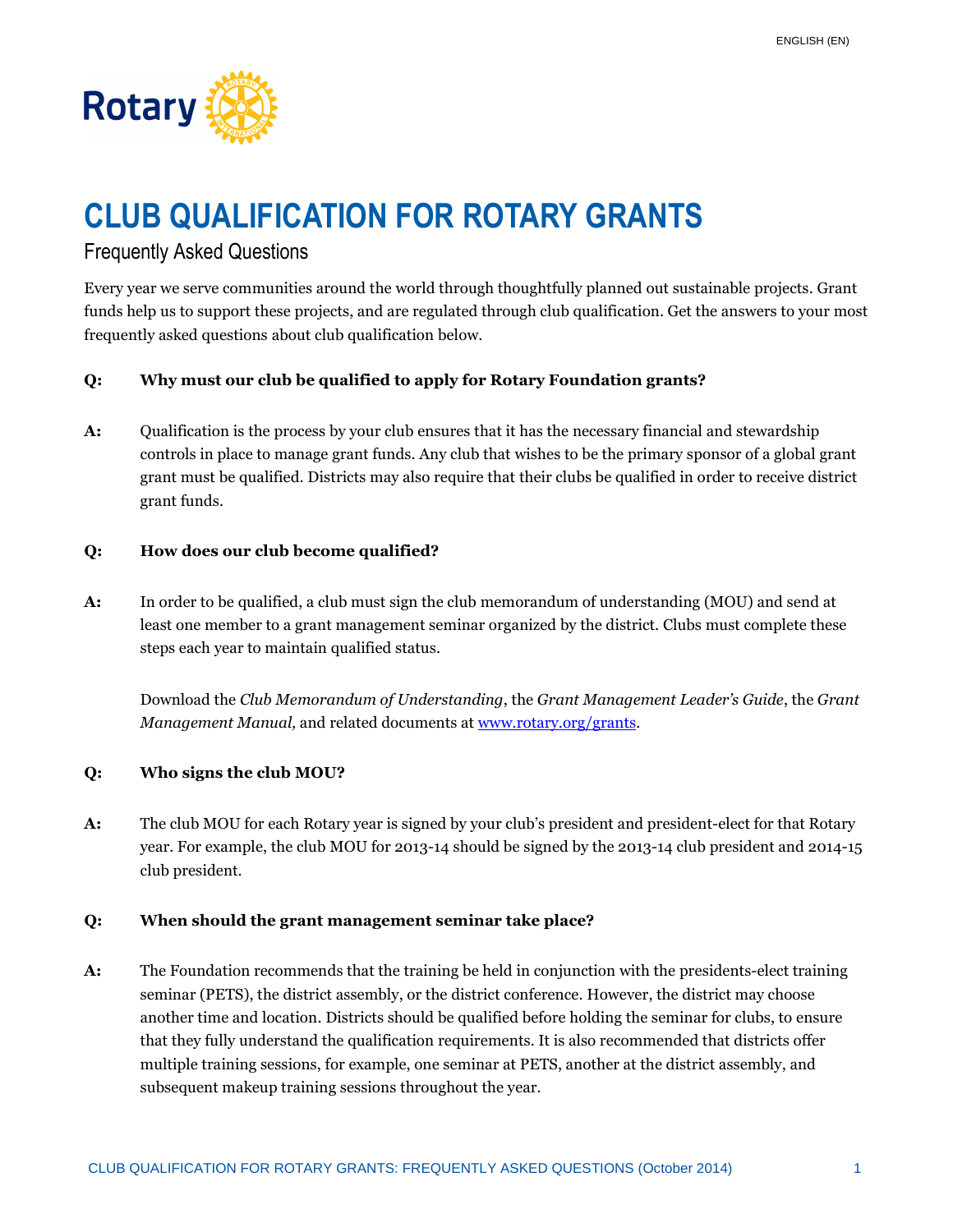## **Q: Can the grant management seminar be conducted via webinar or other virtual medium?**

**A:** While the Grant Management Seminar has traditionally required in-person attendance, trainers now have the option of holding this seminar as a series of webinars. Webinar instructions may be found in the *Grant Management Seminar Leader's Guide,* found at www.rotary.org/grants.

 For more information on how to organize and conduct a webinar, visit the Learning Center on www.rotary.org/myrotary, and take the course on *How to Run a Webinar: For Organizers.*

## **Q: Can my club attend training in another district?**

- **A:** With district permission, clubs may attend training in another district or at a multidistrict event.
	- Such exceptions are granted at the district's discretion.
	- Districts that allow their clubs to attend another district's training or a multidistrict seminar should ensure that their clubs receive training on qualification requirements specific to their district.
	- The club's district is ultimately responsible for ensuring the club receives appropriate training, regardless of where it takes place.

## **Q: Who attends the grant management seminar?**

- **A:** One member from each club seeking qualification must attend training. It is recommended that the club president-elect, another officer, or a member involved in managing club grants represent the club at the training.
	- The district determines how many additional members it will invite.
	- The district should encourage all club members interested in Rotary grants to attend training, if possible.

#### **Q: Can my district add requirements to club qualification?**

**A:** Districts may add their own requirements for club qualification to the Rotary requirements. Your district requirements should be detailed in an addendum to the club MOU.

#### **Q: What extra requirements can my district have?**

- **A:** Your District should take into consideration relevant local laws or district-specific circumstances (for example, extra stewardship standards) when developing additional qualification requirements.
	- Club qualification should be attainable for all clubs that want to participate in Rotary global grants, so your district should be careful not to overregulate.
	- The requirements should be the same for all clubs in the district.